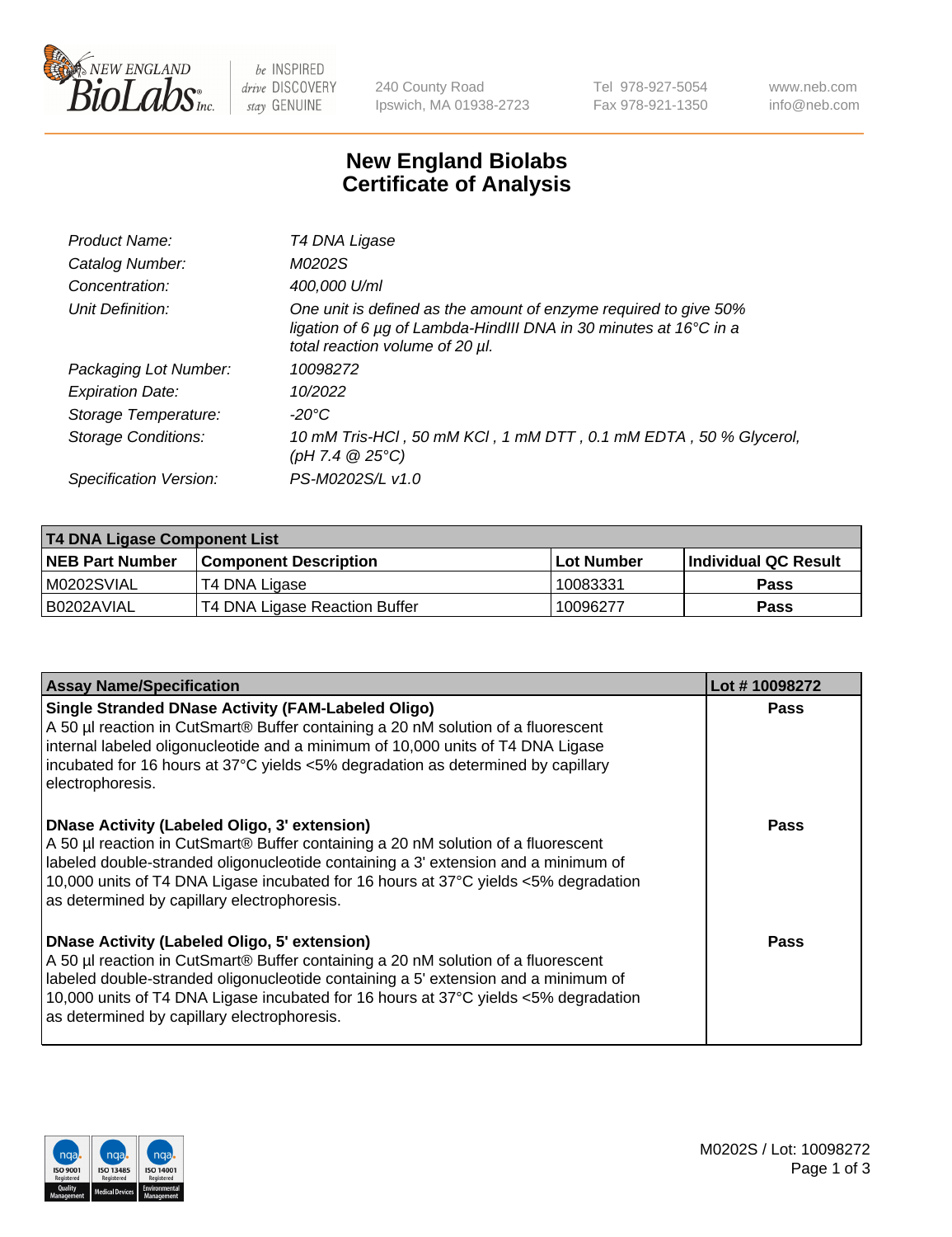

be INSPIRED drive DISCOVERY stay GENUINE

240 County Road Ipswich, MA 01938-2723 Tel 978-927-5054 Fax 978-921-1350 www.neb.com info@neb.com

| <b>Assay Name/Specification</b>                                                                                                                                                                                                                                                                                                                                                                             | Lot #10098272 |
|-------------------------------------------------------------------------------------------------------------------------------------------------------------------------------------------------------------------------------------------------------------------------------------------------------------------------------------------------------------------------------------------------------------|---------------|
| Double Stranded DNase Activity (Labeled Oligo)<br>A 50 µl reaction in CutSmart® Buffer containing a 20 nM solution of a fluorescent<br>labeled double-stranded oligonucleotide containing a blunt end and a minimum of<br>10,000 units of T4 DNA Ligase incubated for 16 hours at 37°C yields <5% degradation<br>as determined by capillary electrophoresis.                                                | <b>Pass</b>   |
| <b>Protein Concentration (A280)</b><br>The concentration of T4 DNA Ligase is 0.4 mg/ml +/- 10% as determined by UV<br>absorption at 280 nm. Protein concentration is determined by the Pace method using<br>the extinction coefficient of 57,675 and molecular weight of 55,292 daltons for T4<br>DNA Ligase (Pace, C.N. et al. (1995) Protein Sci., 4, 2411-2423).                                         | <b>Pass</b>   |
| <b>Protein Purity Assay (SDS-PAGE)</b><br>T4 DNA Ligase is ≥ 95% pure as determined by SDS-PAGE analysis using Coomassie Blue<br>detection.                                                                                                                                                                                                                                                                 | <b>Pass</b>   |
| qPCR DNA Contamination (E. coli Genomic)<br>A minimum of 2000 units of T4 DNA Ligase is screened for the presence of E. coli<br>genomic DNA using SYBR® Green qPCR with primers specific for the E. coli 16S rRNA<br>locus. Results are quantified using a standard curve generated from purified E. coli<br>genomic DNA. The measured level of E. coli genomic DNA contamination is ≤ 1 E. coli<br>genome. | Pass          |
| <b>RNase Activity (Extended Digestion)</b><br>A 10 µl reaction in NEBuffer 4 containing 40 ng of a 300 base single-stranded RNA<br>and a minimum of 1 µl of T4 DNA Ligase is incubated at 37°C. After incubation for 16<br>hours, >90% of the substrate RNA remains intact as determined by gel electrophoresis<br>using fluorescent detection.                                                             | Pass          |
| <b>Endonuclease Activity (Nicking)</b><br>A 50 µl reaction in NEBuffer 1 containing 1 µg of supercoiled PhiX174 DNA and a<br>minimum of 2000 units of T4 DNA Ligase incubated for 4 hours at 37°C results in <10%<br>conversion to the nicked form as determined by agarose gel electrophoresis.                                                                                                            | <b>Pass</b>   |
| <b>Exonuclease Activity (Radioactivity Release)</b><br>A 50 µl reaction in NEBuffer 1 containing 1 µg of a mixture of single and<br>double-stranded [3H] E. coli DNA and a minimum of 2000 units of T4 DNA Ligase<br>incubated for 4 hours at 37°C releases <0.1% of the total radioactivity.                                                                                                               | Pass          |
| <b>Ligation and Recutting (Terminal Integrity, Digested DNA)</b><br>A 20 µl reaction in 1X T4 DNA Ligase Reaction Buffer containing 2 µg of Lambda<br>DNA-HindIII Digest and a minimum of 4000 units of T4 DNA Ligase incubated for 16<br>hours at 37°C results in >95% ligation of the DNA fragments as determined by agarose                                                                              | <b>Pass</b>   |